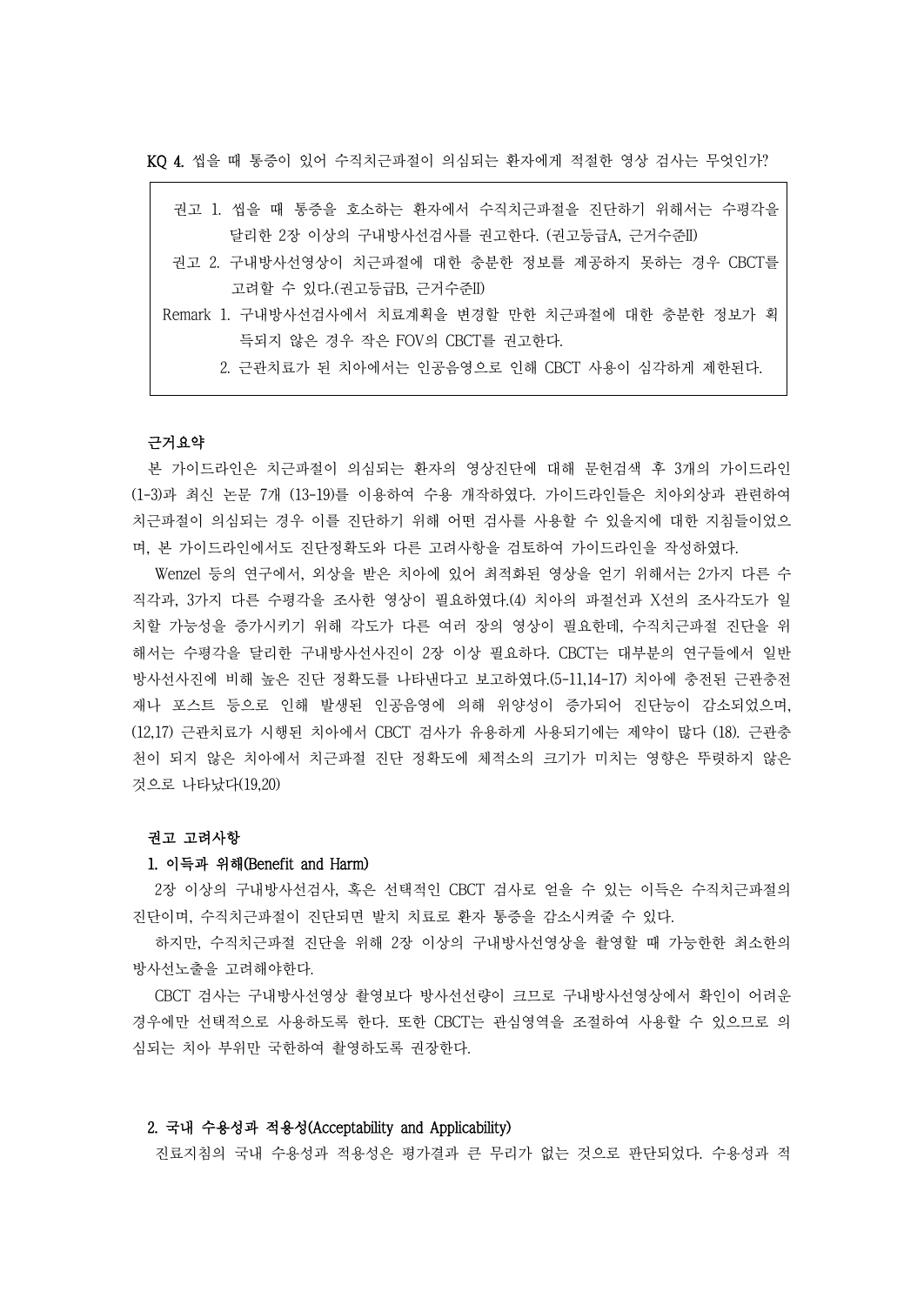용성 평가표는 부록2에 제시되었다.

# 3. 검사별 방사선량

파노마마방사선검사의 유효선량은 약 7.2 uSv 이며, 치근단방사선검사는 약 1-8.3 uSv, CBCT의 유효선량은 기기와 촬영조건에 따라 매우 다양하지만 약 5~1073 uSv이다. 방사선량 은 본문 P.1에 제시되었다.

## 참고문헌

1. Kullman L, Al Sane M. Guidelines for dental radiography immediately after a dento- alveolar trauma, a systematic literature review. Dent Traumatol. 2012 Jun;28(3):193-9.

2. Horner K. St. Radiation No 172 Cone beam CT for dental and maxillofacial radiology(Evidence-based guidelines). 2012.

3. Mallya SM. Evidence and Professional Guidelines for Appropriate Use of Cone Beam Computed Tomography. J Calif Dent Assoc. 2015 Sep;43(9):512-20.

4. Wenzel A, Kirkevang L-L. High resolution charge-coupled device sensor vs. medium resolution photostimulable phosphor plate digital receptors for detection of root fractures in vitro. Dent Traumatol 2005;21:32–6.

5. Kamburoglu K, Cebeci ARI, Gro¨ ndahl HG. Effectiveness of limited cone-beam computed tomography in the detection of horizontal root fracture. Dent Traumatol 2009;25:256–61.

6. Bernardes RA, deMoraes IG, Húngaro Duarte MA, Azevedo BC, de Azevedo JD, Bramante CM. Use of cone beam volumetric tomography in the diagnosis of root fractures. Oral Surg Oral Med Oral Pathol Oral Radiol Endod 2009; 108: 270-277.

7. Hassan B, Metska ME, Ozok AR, van der Stelt P, Wesselink PR. Detection of vertical root fractures in endodontically treated teeth by a cone beam computed tomography scan. J Endod 2009; 35: 719-722.

8. Őzer SY. Detection of vertical root fractures of different thicknesses in endodontically enlarged teeth by cone beam computed tomography versus digital radiography. J Endod 2010; 36: 1245–1249.

9. Varshosaz M, Tavakoli MA, Mostafavi M, Baghban AA. Comparison of conventional radiography with cone beam computed tomography for detection of vertical root fractures: an in vitro study. J Oral Sci 2010; 52: 593-597.

10. Edlund M, Nair MK, Nair UP. Detection of vertical root fractures by using cone beam computed tomography: A clinical study. J Endod 2011;37(6):768-72.

11. Kamburoğlu K, Murat S, Yüksel SP, Cebeci AR, Paksoy CS. Detection of vertical root fracture using cone-beam computerized tomography: an in vitro assessment. Oral Surg Oral Med Oral Pathol Oral Radiol Endod. 2010c;109: e63-69.

12. Hassan B, Metska ME, Ozok AR, van der Stelt P, Wesselink PR.. Comparison of five cone beam computed tomography systems for the detection of vertical root fractures J Endod 2010;